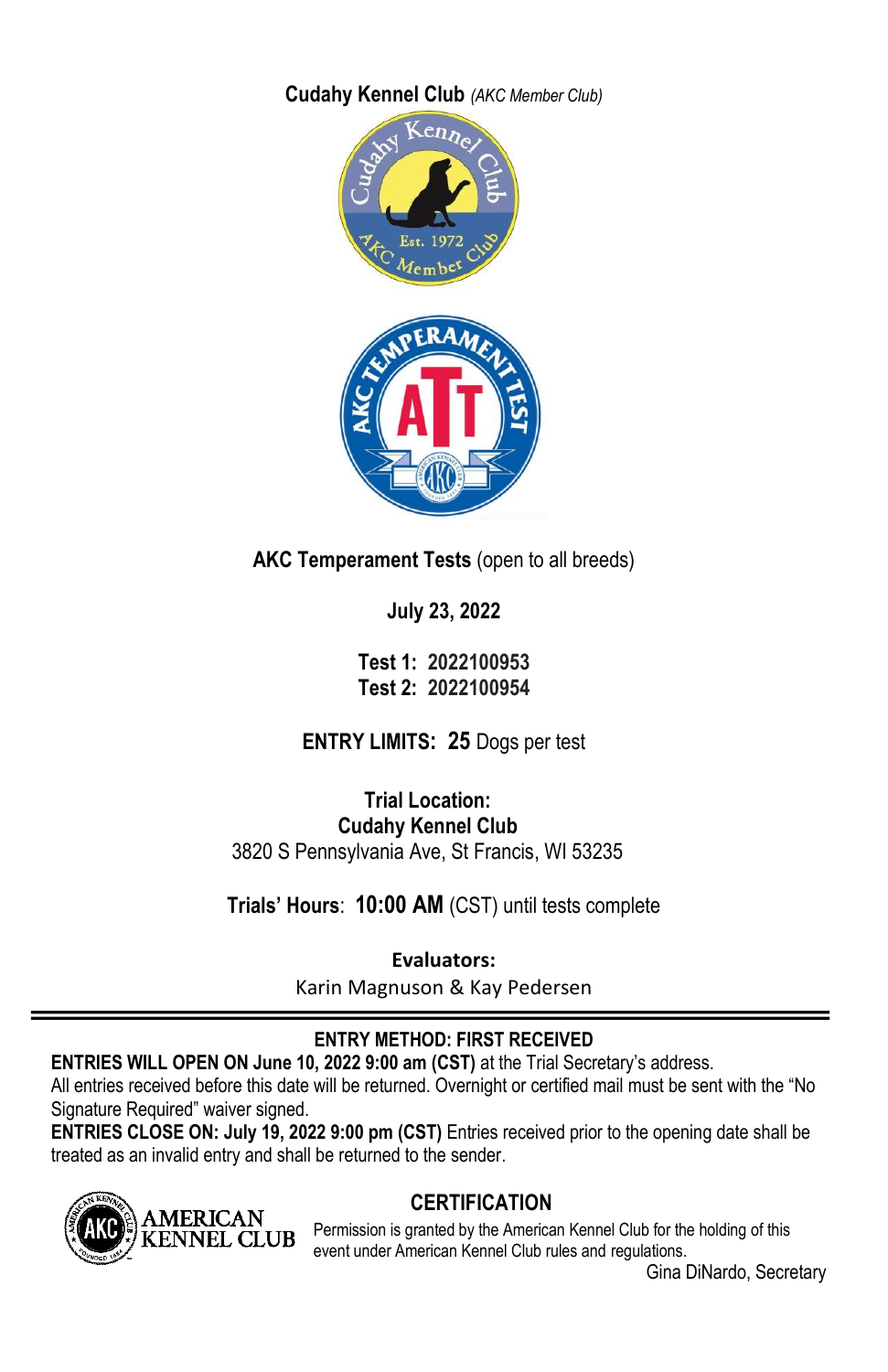## **OFFICERS OF THE CUDAHY KENNEL CLUB**

| Corresponding Secretary Address2135 N 58th St. Milwaukee, WI 53208 |  |
|--------------------------------------------------------------------|--|

## **DELEGATE TO THE AKC**

Don H. Adams

### **TRIAL CHAIRPERSON TRIAL SECRETARY**

Chris Rogers 2831 E. Van Norman Ave. St. Francis, WI 53235 *Tel: 414-915-2107 rogechoo@gmail.com*

Shannon Granger 606 Madison Ave. South Milwaukee, WI 53172 *Tel: 414-530-0044 ckctests@gmail.com*

## **EVENT COMMITTEE**

Chris Rogers, Kay Pedersen, Karin Magnuson, Wendy Anderson, Shannon Granger, Melanie White

## **JUDGES AND ASSIGNMENTS**

**Test One:**

**Test Two:**

Karin Magnuson Lake Villa, Il #103609

Kay Pedersen Milwaukee, WI #107314

Test one and Test two will run concurrently. You will be able to complete test one, have a break, and then complete test two.

## **VETERINARIAN ON CALL**

**Veterinarian:** (on-call) BluePearl Pet Hospital **Located at:** 9472 S 27th St., Oak Creek, WI 53154 **Phone**: (414)761-6333

**Directions:** South on Howell Ave for 3.6 miles, Turn right on Ryan Road, for about 1.9 miles. BluePearl Pet hospital is on your right on the corner of Ryan Rd. and  $27<sup>th</sup>$  St.

### **EMERGENCY SERVICES**

#### **Fire/Ambulance/Police 911**

**Local Hospital:** Aurora South Shore 5900 S Lake Dr Cudahy WI 53110

3.7 miles

### **AED is located on site.**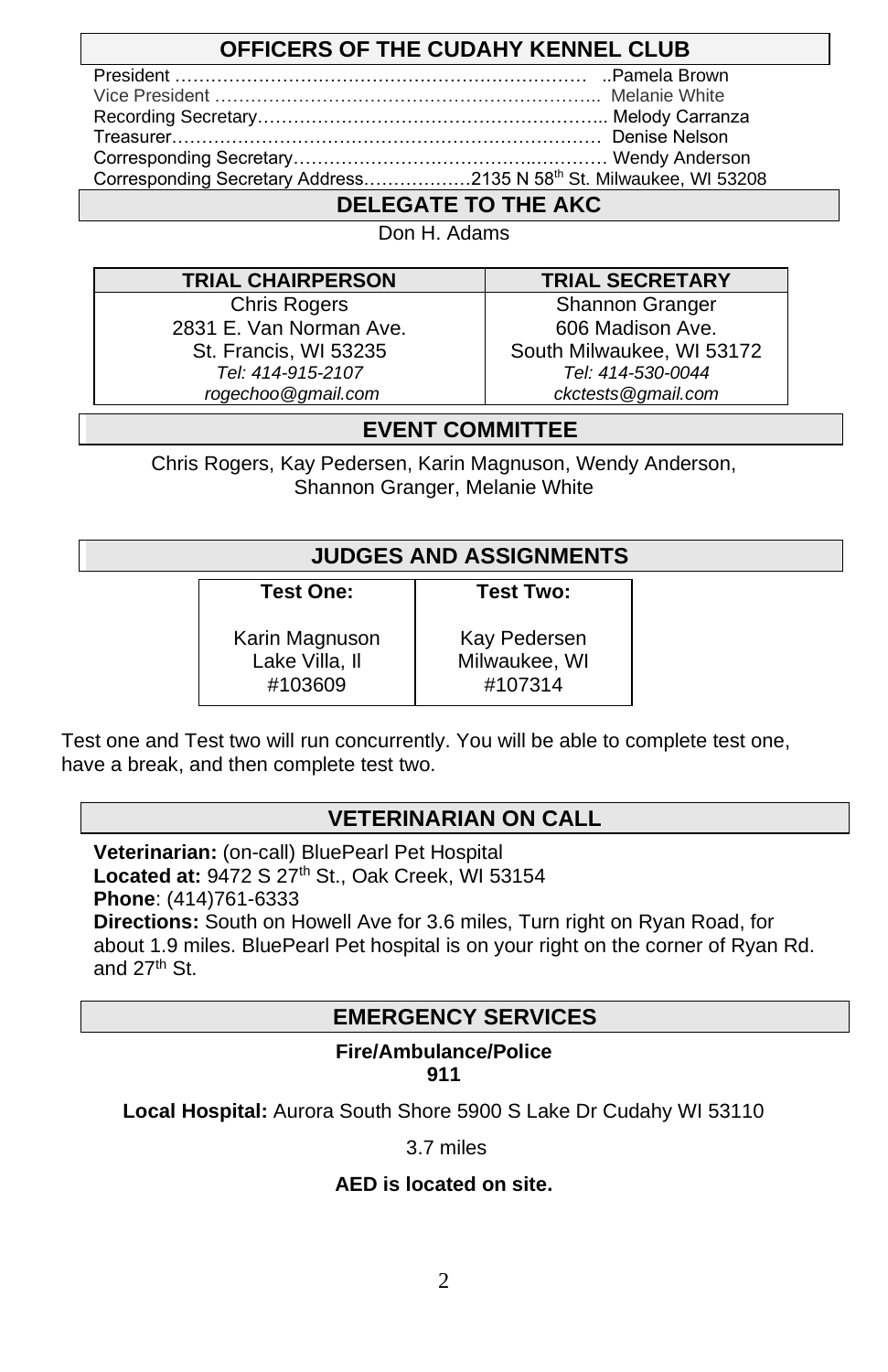### **DOG ELIGIBILITY**

Dogs who are at least 1 year of age are eligible to take the ATT and must either be AKC or FSS registered or listed with Canine Partners or have a Purebred Alternative Listing number. Dogs that are spayed or neutered may participate. Dogs must be able to perform whole categories of the test (such as hearing auditory stimuli and seeing visual stimuli), in order to be eligible to earn an ATT title. Dogs with disabilities such as those that are blind, deaf, or have three legs are eligible to enter provided in the opinion of the evaluator they display no signs of physical discomfort and can safely complete the test. However, if a dog has multiple disabilities such that, it is unable to complete whole categories of the test (i.e. - hearing auditory stimuli and seeing visual stimuli), the dog would not earn the ATT title.

Bitches in season ARE allowed to enter.

### **ENTRY LIMITS/ WAITING LIST / MULTIPLE DOGS**

There will be an entry limit of 25 dogs per test.

Handlers are eligible to test multiple dogs in a test.

Entries will be accepted on a first come basis, until entry limit is reached or until July 19<sup>th</sup> when entries close.

### **ENTRY FEES PER DAY**

Entry fee for each test: **\$25**

Mail entry forms and fees to:

### **Shannon Granger 606 Madison Ave. South Milwaukee, WI 53172**

Please make checks payable to the **Cudahy Kennel Club**

No entries will be accepted by phone, email, or fax. Express mail entries must include the signature waiver allowing them to be left at the secretary's address. Inquiries may be directed to **Shannon Granger** at **414-530-0044** or **ckctests@gmail.com**. No entry shall be made, and no entry shall be accepted which specifies any conditions as to its acceptance. Returned checks do not constitute a valid entry.

**Illegible entries** will not be processed and will be returned to the exhibitor.

The trial secretary will add a \$35.00 collection fee to the amount of each returned check.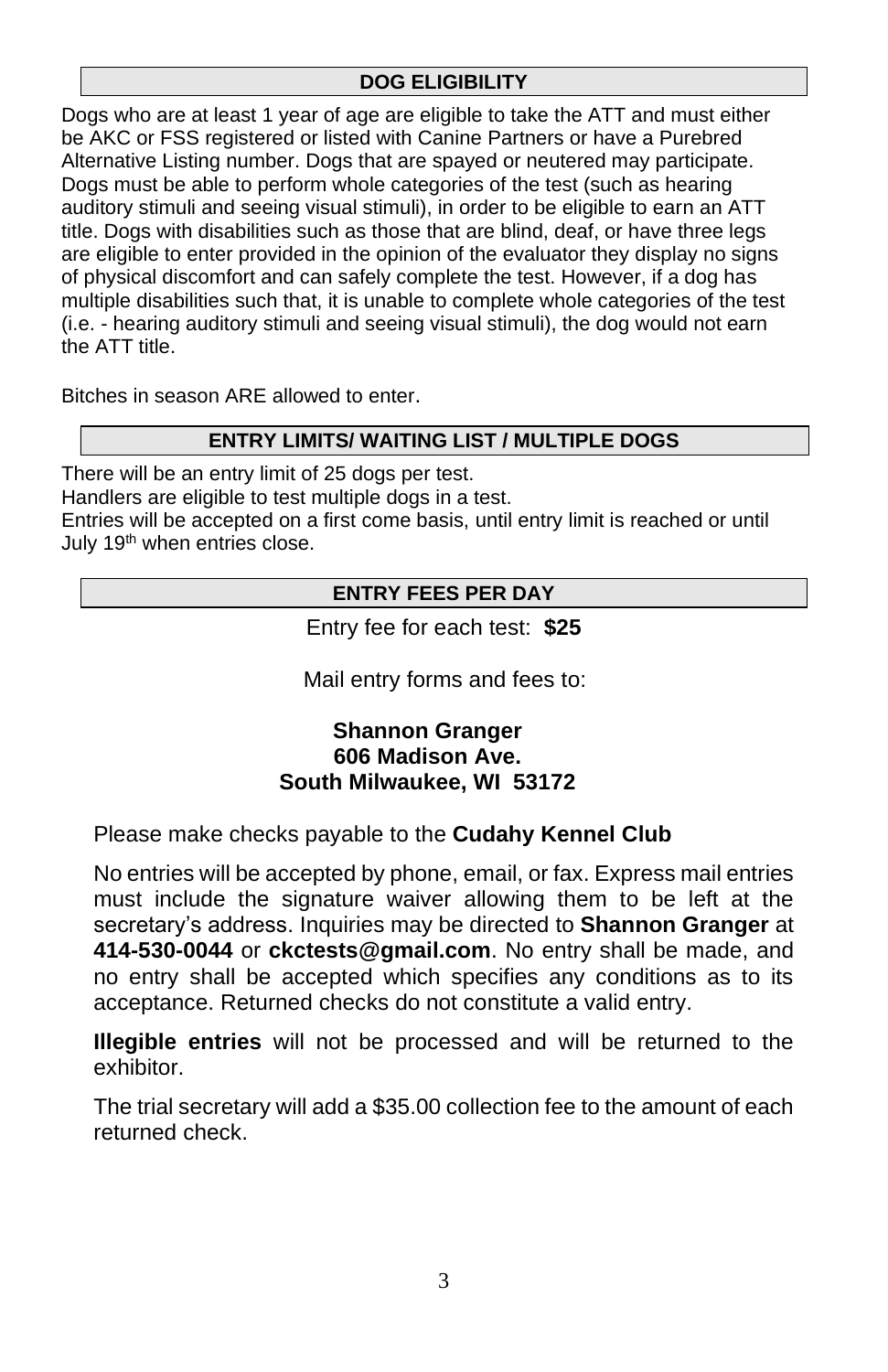## **DIRECTIONS TO THE TEST SITE**

• **From the North:** Take 43 South to 94 East to 794 South to Howard Ave exit. Left 1 block to Pennsylvania Ave. Left on Pennsylvania Ave. 1 block to Cudahy Kennel Club on the right.

•**From the South:** Take 94 West (head North) to Howard Ave. Exit right on Howard Ave. and continue until Pennsylvania Ave. Turn Left on Pennsylvania, 1 block to Cudahy Kennel Club on the right.

• **From West:** 94 East to 794 South to Howard Ave exit. Left 1 block to Pennsylvania Ave. Left on Pennsylvania Ave. 1 block to Cudahy Kennel Club on the right. CKC is a large, white cement block building. Parking lot on east side of building.



## **ADDITIONAL ATT INFORMATION**

**Please read the full scoring guidelines as well as regulations regarding the AKC Temperament Testing available at: <https://www.akc.org/akctemptest/>**

**Crating:** We will offer limited indoor crating for non-disruptive dogs.

**Exhibitors are responsible for cleaning up after their dog(s).** Any exhibitor failing to do so may be excused without benefit of refund if the Event Committee deems the exhibitor to be in violation of this requirement. Cleaning supplies and disposal sites will be available at various locations around the show grounds.

**Ribbons:** Each dog who successfully passes the test will receive a qualifying ribbon. Dogs completing 2 successful tests will receive a title rosette.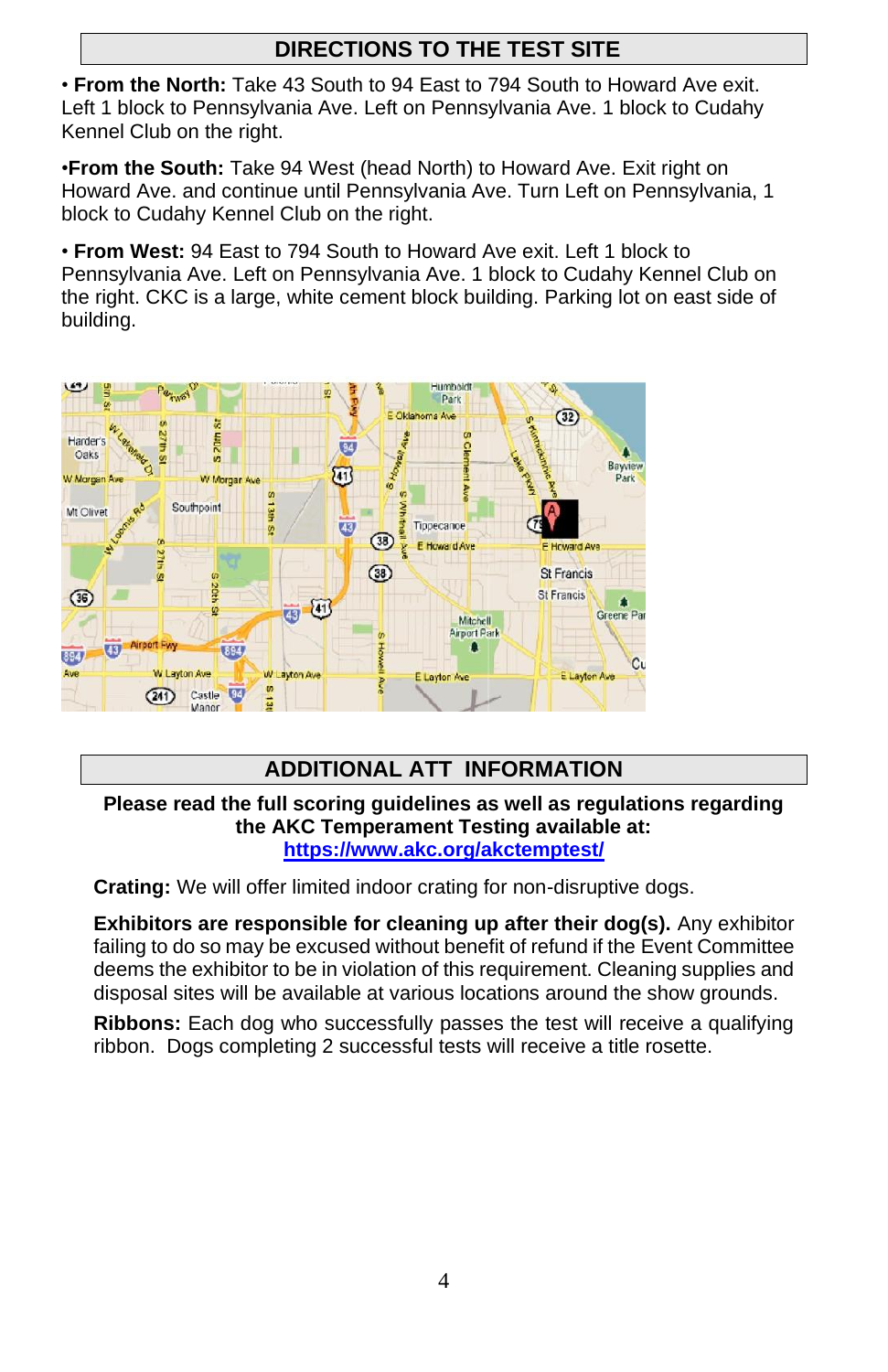## **HOTEL INFORMATION**

Exhibitors must contact motels directly and identify themselves as having dogs. Some require deposits, others take only small dogs. Please use extreme caution in the treatment of motel space. PLEASE be a responsible motel guest.

Red Roof Inn - 6360 S. 13th St, Oak Creek WI 53154 414-764-3500; redroof.com (~ 1.6 miles from site) La Quinta Inn - 7141 S. 13th St, Oak Creek WI 53154 414-762-2266; LQ.com (~2.6 miles from site)

Motel 6 – 1201 W. College Ave, Oak Creek WI 53154 414-764-1776 motel6.com (~1.6 miles from site)

### **SAFETY, BEHAVIOR and LIABILITY**

**The safety of the dog** is our primary concern. By entering this trial, exhibitors acknowledge that they are familiar with the rules and regulations of this sport, and that their dogs are familiar with and able to perform all searches safely. **It is expressly understood** that exhibitors alone are responsible for the behavior of their dogs and/or children. Any exhibitor whose dogs and/or children create an unnecessary disturbance or repeatedly engage in unsafe or disruptive behavior may, at the discretion of the trial committee, be asked to leave the show site. In such case, no refund of any fees paid will be made. The Cudahy Kennel Club and its agents, employees, etc., will assume no responsibilities for any loss, damage or injury sustained by exhibitors or handlers, or to any of their dogs or property and further assumes no responsibility for injury to children. The Cudahy Kennel Club reserves the right to decline entries for cause and may remove any dog on account of aggression. No one shall have any recourse or claim against the Cudahy Kennel Club or any official thereof.

**Collars, Leashes and Harnesses.** Dogs may wear slip collars that are on a dead ring, buckle collars, martingales and body harnesses in the ATT. They may not wear prong collars, head collars, e-collars, or harnesses that restrict the movement of the dog. Leashes should be 4 ft or 6ft long and should be made of fabric or leather.

**All dogs must be on leash** at all times, and retractable leashes may not be used when on trial grounds (except during judged searches). Dogs must enter and exit the search area with the leash attached to the collar or harness, including when waiting in the search area before and after the search. An off-leash option may be offered at the discretion of the judge, only if the area is completely enclosed.

#### **REFUNDS**

**No entry fee** will be refunded if the trial cannot open or be completed by reason of riots, civil disturbances, fire, an act of God, public emergency, act of a public enemy, or any other cause beyond the control of the organizing committee. No entry fee will be refunded in the event a dog is absent, disqualified, excused, or barred from competition by the action of the Trial Committee. Dogs pulled after closing because of injury or other medical condition are not eligible for a refund.

**Judges are not required** to wait for dogs. The Owner of each dog is solely responsible for having it ready at the search area when it is to be judged. The Club has no responsibility to provide service through a public address system or stewards or runners for the purpose of calling or locating dogs that are not brought into the ring when required.

**EXHIBITOR CHECK-IN**: At check-in you will receive your armband number. Once the time and location for check-in is determined all exhibitors will be notified by email.

### **Exhibitors MUST check-in EACH day they are entered.**

#### **Claims will be arbitrated as set forth on the Official AKC Entry Form for this event.**

"Exhibitors should follow their veterinarian's recommendation to assure their dogs are free of internal and external parasites, any communicable diseases, and have appropriate vaccinations." Additionally, clubs should include any specific local or state health requirements; for example, proof of rabies vaccination.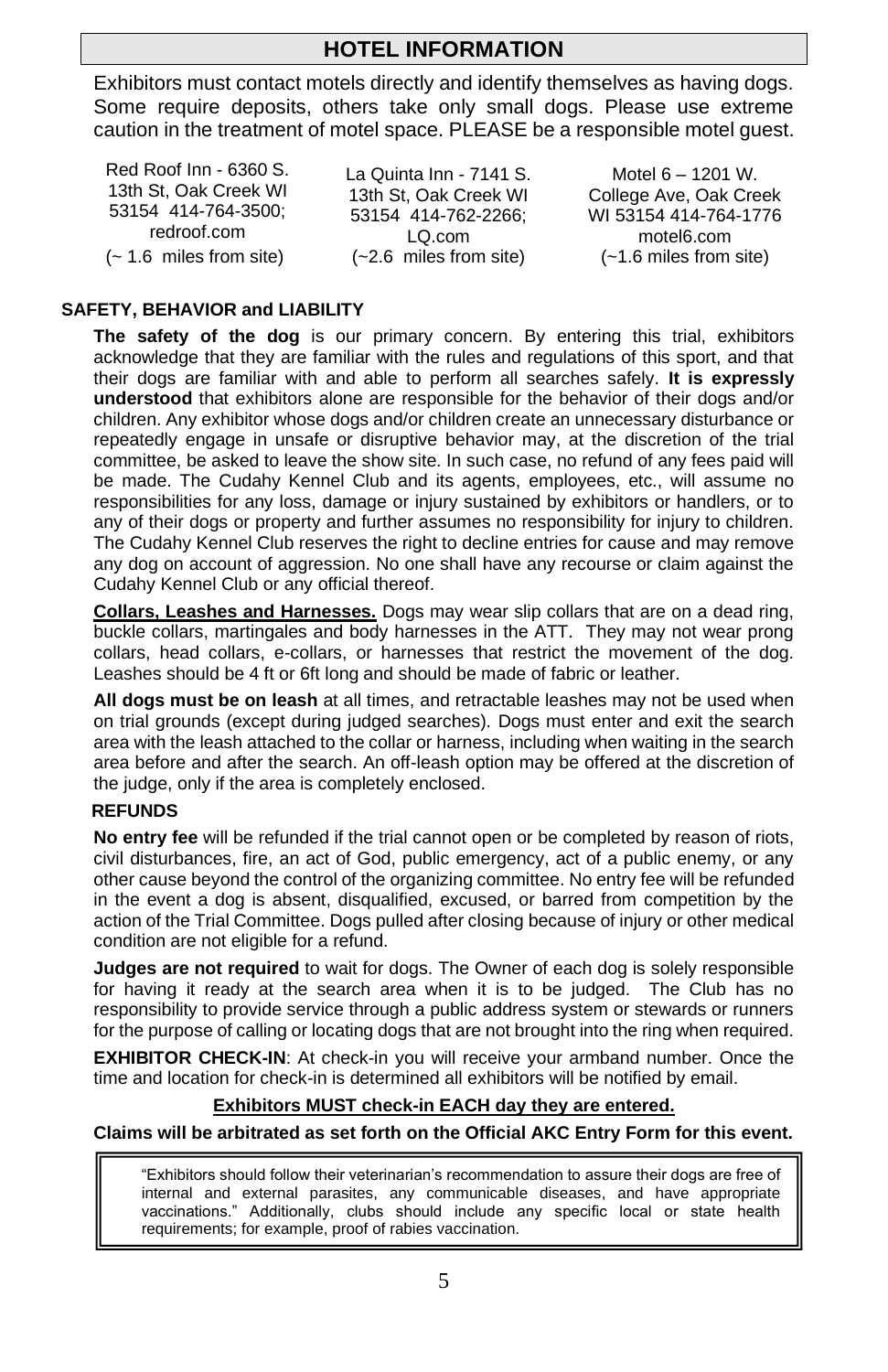## **Cudahy Kennel Club Shows, Trials, and Events**

## **Cudahy Kennel Club is pleased to offer a variety of trials and events each year.**

Some of our yearly events include:

- Agility trials in June and November
- Obedience/Rally trials in April and December
- Lure Coursing (CAT) in May, June, and October
- Fast Coursing (FCAT) in May, September and October
- Scent Work trials in April and November
- Barn Hunt trials in January and February
- All Breed Conformation show in August

# **See our website for additional information.**

www.cudahykennelclub.org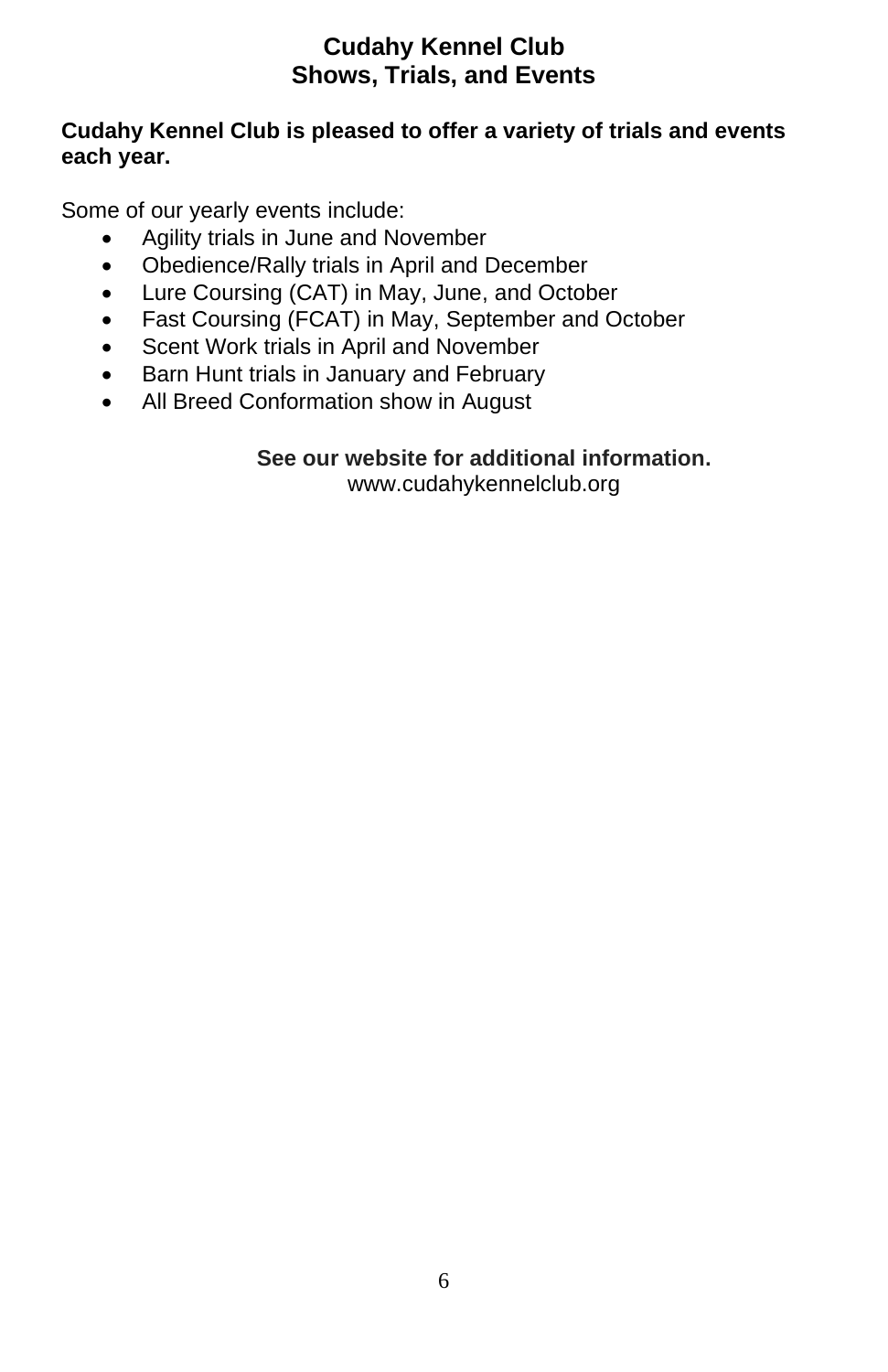

**OFFICIAL ENTRY FORM AKC Temperament Test**

**Entries should be sent to:**



## **Shannon Granger 606 Madison Ave. South Milwaukee, WI 53172**

| <b>Test One:</b>             | <b>Test Two:</b>           |
|------------------------------|----------------------------|
| 2022100953                   | 2021100954                 |
| <b>Judge: Karin Magnuson</b> | <b>Judge: Kay Pedersen</b> |

**Entry fee**  $$25 X$  $= $$ 

# **Make checks payable to Cudahy Kennel Club**

| <b>AKC</b> Registered Name              |               |              | <b>Registration Number</b>        |                                      |  |
|-----------------------------------------|---------------|--------------|-----------------------------------|--------------------------------------|--|
|                                         |               |              |                                   | $\Box$ AKC/PAL/ILP/CP $\Box$ Foreign |  |
| Call name                               | Date of birth |              | <b>Sex</b>                        |                                      |  |
| <b>Breed</b>                            |               |              | Variety                           |                                      |  |
|                                         |               |              |                                   | Not Required                         |  |
| <b>Breeder</b>                          |               |              |                                   |                                      |  |
| Not Required                            |               |              |                                   |                                      |  |
| Sire                                    |               |              |                                   |                                      |  |
| Not Required                            |               |              |                                   |                                      |  |
| Dam                                     |               |              |                                   |                                      |  |
| Not Required                            |               |              |                                   |                                      |  |
| Owner                                   |               |              |                                   |                                      |  |
| Owner's Address                         |               |              |                                   |                                      |  |
| City                                    |               | <b>State</b> |                                   | Zip                                  |  |
| Telephone                               | Email         |              |                                   |                                      |  |
| Handler name (if different from owner): |               |              | Junior Handler # (if applicable): |                                      |  |